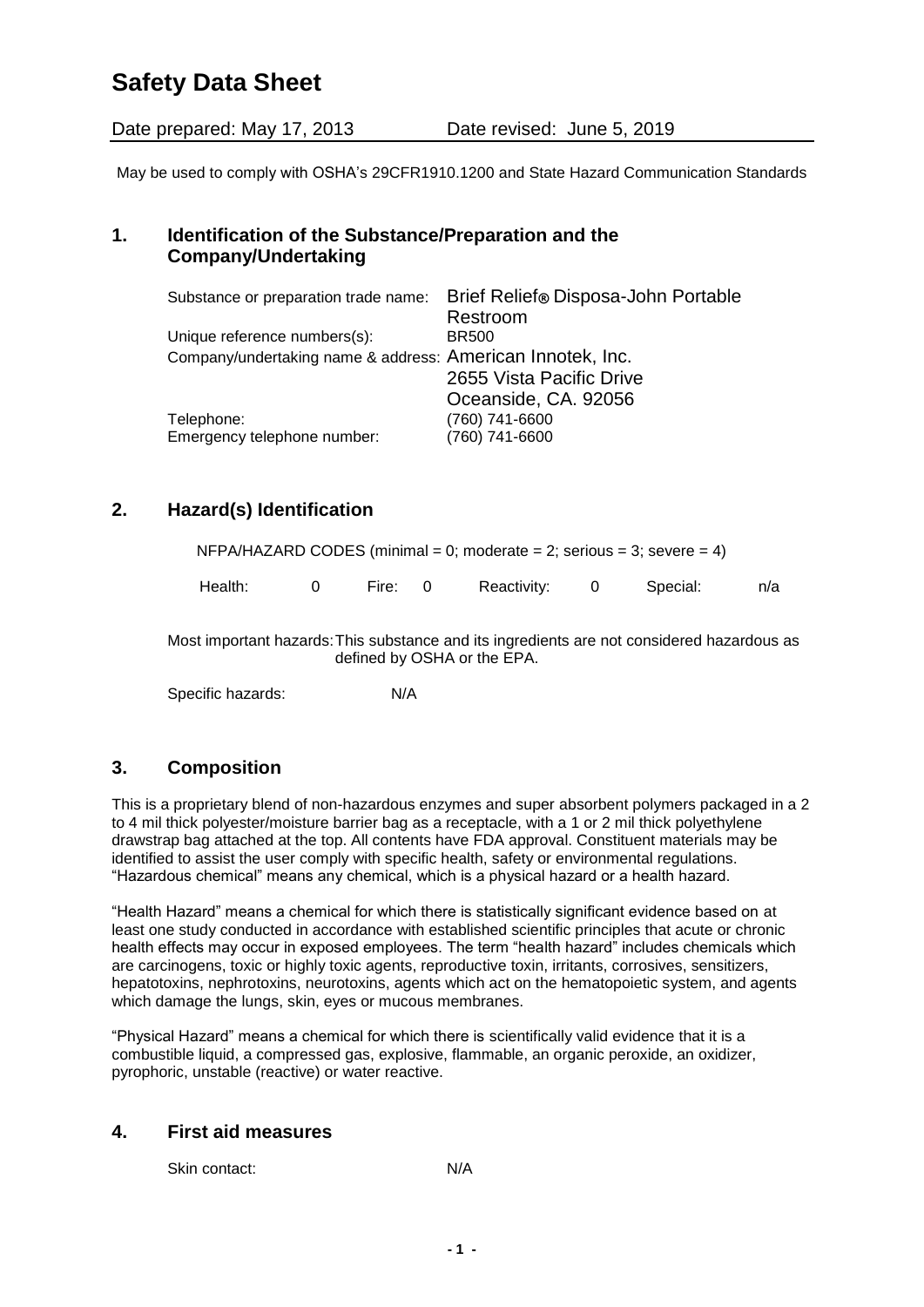# **Safety Data Sheet**

Date prepared: May 17, 2013 Date revised: June 5, 2019 Eye contact: Flush repeatedly with water. Ingestion: N/A

**5. Fire fighting measures**

| Suitable extinguishing media:         | Water, Carbon Dioxide, Dry Chemical, Foam                                                                                 |
|---------------------------------------|---------------------------------------------------------------------------------------------------------------------------|
| Unsuitable extinguishing media:       | N/A                                                                                                                       |
| Special hazards in fire:              | Material becomes very slippery when wet.                                                                                  |
| Required special protective equipment |                                                                                                                           |
| for fire-fighters:                    | For large scale fires, wear self-contained positive<br>pressure breathing apparatus and full fire-protective<br>clothing. |

#### **6. Accidental release measures**

| Personal precautions:      | N/A                                                                                                                                                                                              |
|----------------------------|--------------------------------------------------------------------------------------------------------------------------------------------------------------------------------------------------|
| Environmental precautions: | N/A                                                                                                                                                                                              |
| Methods for cleaning:      | Clean up as for any dry, powder material. Provide<br>good ventilation. Avoid dusting and ignition sources.<br>Wetted contents are slippery and should be cleaned<br>up immediately when spilled. |

### **7. Handling and storage**

| Handling: | No special measures required. | <b>Technical measures/precautions:</b>                            | N/A |
|-----------|-------------------------------|-------------------------------------------------------------------|-----|
| Storage:  |                               | Keep container closed. Technical measures/storage conditions: N/A |     |

#### **8. Exposure Controls**

Engineering measures: None Control Parameters: None Personal protection equipment: None required while product remains intact. Eye protection: None Hand protection: None<br>Hygiene measures: None Hygiene measures:

#### **9. Physical and chemical properties**

| Appearance:           | <b>White Powder</b> |
|-----------------------|---------------------|
| Odor:                 | Lemon Fragrance     |
| pH:                   | N/A                 |
| Boiling point:        | N/A                 |
| Melting point:        | N/A                 |
| Flashpoint:           | N/A                 |
| Explosive properties: | N/A                 |
| Vapor pressure:       | N/A                 |
| Relative density:     | N/A                 |
| Solubility:           | 100%                |
|                       |                     |